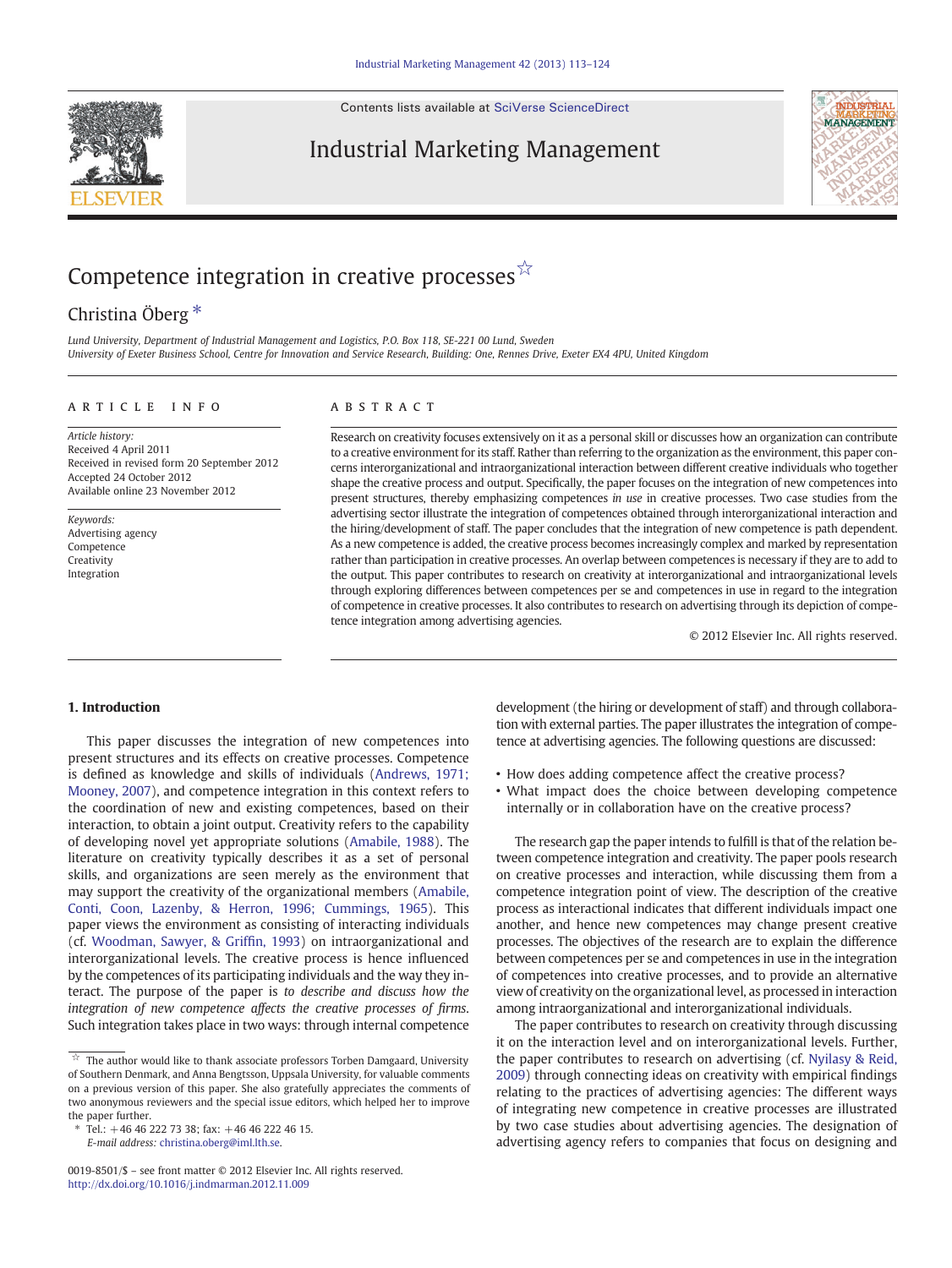producing marketing campaigns, strategies, and packages to help other firms in their marketing communication. Compared to creativity in processes of innovation, advertising emphasizes creativity as artistic skills, with a focus on complementary professional competences that together develop a shared output ([Reid & Rotfeld, 1976; Sasser & Koslow, 2008\)](#page--1-0). Hence, each individual has a predefined role on a team that possesses complementary competences for each creative process (i.e. advertising campaign project).

The competences of advertising agencies have traditionally resided in project leaders who manage individual campaigns and customer contacts, art directors who decide on visual ideas, and copywriters who produce texts [\(Fletcher, 1990\)](#page--1-0). These competences are supplemented by the skills of assistant art directors, graphic designers and production managers in the production of campaigns. Printing has often been kept out of advertising agencies, and photography, public relations, communication, and sometimes copywriting have usually been contracted with freelancers or bureaus specialized in these areas of competence. New ways of communicating, dominated by the Internet as a marketplace and social media as communication tools, have put pressure on advertising firms to integrate new competences with present ones [\(Sasser, Koslow, & Riordan, 2007\)](#page--1-0). The new competences include technological skills that also contribute to the creative process through providing ideas for solutions as well as artistic presentation. This development is marked by agencies that are reconsidering their competences, how to develop their businesses ([Hermelin, 2009\)](#page--1-0), how to design individual campaigns, and how final customers act in response to marketing [\(Sasser, 2008](#page--1-0)).

The paper is structured as follows. In the next section, the theoretical point of departure is described. The theoretical foundation of the paper is based on research on creativity and on competence interaction and integration. Following the section on theory, the method used is described. Next, the two cases are presented. Thereafter, the cases are analyzed. The paper ends with a concluding discussion that includes managerial implications and ideas for further research.

#### 2. Theory

#### 2.1. Creativity

Creativity appears as a concept in different disciplines, including architecture, psychology, and management ([Ackoff & Vergara,](#page--1-0) [1981](#page--1-0)). It refers to the generation of something new, yet useful [\(Stein, 1963; West, Kover, & Caruana, 2008\)](#page--1-0). The novelty dimension of creativity is closely related to innovativeness ([Amabile, 1988](#page--1-0)), while the usefulness describes a wider audience's acceptance of what is created. The criteria of appropriateness and productivity [\(Daniels, 1974](#page--1-0)) indicate that creativity need not refer to the most far-reaching idea with the highest degree of newness. Rather, creativity implies coherence and an ability to win the approval of external parties ([Sasser, 2008\)](#page--1-0). In advertising, the creativity of an idea is judged on how positively others respond to it ([Armbruster,](#page--1-0) [1974; Till & Baack, 2005; West et al., 2008\)](#page--1-0) as well as on artistic novelty ([Reid & Rotfeld, 1976\)](#page--1-0).

Literature on creativity refers extensively to creativity as the competence of individuals ([Guilford, 1950; Shalley, Zjou, & Oldham,](#page--1-0) [2004\)](#page--1-0). [Amabile \(1988, 1997\)](#page--1-0) describes creativity along the dimensions of expertise, motivation, and originality, and various studies on innovation/entrepreneurship and creativity refer to it as a characteristic of the innovator or entrepreneur ([Im & Workman, 2004;](#page--1-0) [Knox, 1990; Majaro, 1988\)](#page--1-0). Advertising research discusses creativity as a competence expected by organizational members. [Unsworth](#page--1-0) [\(2001\)](#page--1-0) uses the concept of professional creatives to emphasize how creativity is expected by organizational members based on their positions as project leaders, art directors, and copywriters.

#### 2.2. Creativity and the organization

In addition to describing the creativity as a competence, researchers often consider how an organization constitutes the environment surrounding and supporting the creativity of individuals ([Oldham &](#page--1-0) [Cummings, 1996\)](#page--1-0). [Sasser and Koslow \(2008\)](#page--1-0) refer to creativity in advertising from three different perspectives - people, place, and process - thus indicating that creativity has a personal-skill, a contextual, and a process dimension. [Ekvall \(1996\)](#page--1-0) emphasizes the importance of an organizational climate characterized by risk-taking, dynamism, freedom, and debates for individuals to be creative. [Amabile et al. \(1996\)](#page--1-0) state that work group support, challenging work, organizational encouragement, freedom, and sufficient resources positively impact creativity. With reference to the above, [Andriopoulos \(2001\)](#page--1-0) summarizes research on how an organization may support the creativity of individuals in terms of organizational climate, leadership style, organizational culture, resources and skills, and structure and system. In addition to the provision of sufficient resources, both [Andriopoulos \(2001\)](#page--1-0) and [Amabile et al.](#page--1-0) [\(1996\)](#page--1-0) posit that a low level of organizational structure and a high degree of freedom encourage creativity.

Rather than as a supporting environment, the organization could be viewed as consisting of its members. Such a perspective emphasizes how creative processes are shared among interacting individuals. While individual actors may possess the competences that delimit what activities can be performed, the execution of activities involves several actors that inspire one another and interact to enhance the quality or value of outputs. Thus, the sphere of interaction is the accomplishing unit for the output ([Watson, Michaelsen, & Sharp,](#page--1-0) [1991\)](#page--1-0). [Perry-Smith and Shalley \(2003\)](#page--1-0) refer to the creative process as a social one, and [Woodman et al. \(1993\)](#page--1-0) emphasize that the creativity of a group is not merely the sum of the individuals' creativity. [Thompson \(2003\)](#page--1-0) describes methods to enhance creativity on group levels and thereby emphasizes interaction among individuals and group composition as important ingredients.

In advertising, different competences (cf. [Unsworth, 2001](#page--1-0)) are expected to contribute to the creative process. Each actor (as copywriter, art director, and so forth) contributes her/his part rather than constituting a separate entity. Their outputs ([Armbruster,](#page--1-0) [1974; Till & Baack, 2005; West et al., 2008](#page--1-0)) are judged on the organizational (or interorganizational) level rather than ascribed to individual performance [\(Weinzimmer, Michel, & Franczak, 2011](#page--1-0)). While scholars such as [Woodman et al. \(1993\)](#page--1-0), [Thompson \(2003\),](#page--1-0) and [Weinzimmer et al. \(2011\)](#page--1-0) recognize the interaction in creative processes and point to shared output, the literature rarely considers interorganizational interaction. [Perry-Smith and Shalley \(2003\)](#page--1-0) adopt a social-network perspective on creativity but consider output as individual. In addition, the literature on creativity does not treat the integration of new competences in creative processes, but treats organizations foremost as static, and as stated above, often only unilaterally impacting the creativity of the individual through constituting a supporting environment. [Fig. 1](#page--1-0) depicts the creative process based on interaction.

#### 2.3. Interaction and coordination of competence

In interaction, individuals complement each other and need to be coordinated. The concept of coordination often refers to how activities are organized and co-organized within a company. It may, however, also include interaction on interorganizational levels. As discussed by [Piercy \(2009b\),](#page--1-0) relationships with external parties need to be reflected in the internal coordination of activities, and interaction with external parties also needs to be coordinated. The literature has cited conflicts of interests and problems of control in interorganizational interaction to highlight the coordination aspects of competence [\(Andersen,](#page--1-0) [Christensen, & Damgaard, 2009; Andersen & Drejer, 2009; Casciaro &](#page--1-0) [Piskorski, 2005; Pearce & Robbins, 2008](#page--1-0)). Referring to the risk of conflict